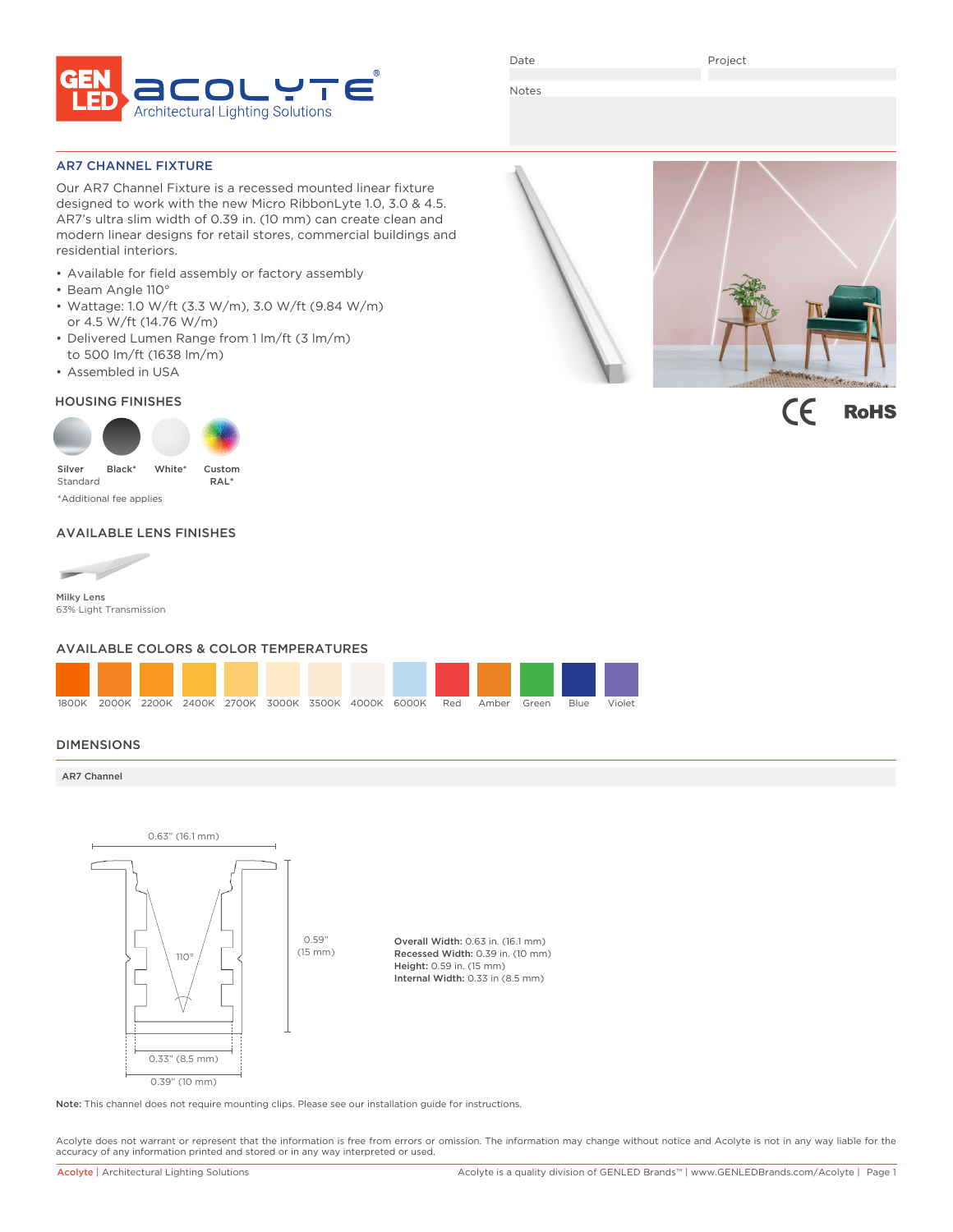

### SPECIFICATIONS

| Beam Angle                   | 110°                                                                                                                                                                                                                                                                                                                                                                                                     |
|------------------------------|----------------------------------------------------------------------------------------------------------------------------------------------------------------------------------------------------------------------------------------------------------------------------------------------------------------------------------------------------------------------------------------------------------|
| Lens Type                    | Milky Lens                                                                                                                                                                                                                                                                                                                                                                                               |
| Length                       | Channel is sold by the foot and cut to your exact desired length                                                                                                                                                                                                                                                                                                                                         |
| <b>Operating Voltage</b>     | 24V                                                                                                                                                                                                                                                                                                                                                                                                      |
| Dimming                      | MLV / 0-10 Volt / Lutron Hi-Lume 1% dimming LED drivers / Lutron VIVE code compliance available / ELV / DALI / DMX                                                                                                                                                                                                                                                                                       |
| <b>Operating Temperature</b> | -40° F to 158° F (-40° C to 70° C)                                                                                                                                                                                                                                                                                                                                                                       |
| Colors                       | 1800K, 2000K, 2200K, 2400K, 2700K, 3000K, 3500K, 4000K, 6000K, Red, Amber, Green, Blue, Violet<br>(1800K, 2000K, 2200K only available in IP20)                                                                                                                                                                                                                                                           |
| <b>CRI</b>                   | 90+ CRI (Static white only)                                                                                                                                                                                                                                                                                                                                                                              |
| Lamp Life                    | L70 at 50,000 Hours                                                                                                                                                                                                                                                                                                                                                                                      |
| MacAdam Ellipses (SDCM)      | 2-Step Binning (For Static White LEDs only)                                                                                                                                                                                                                                                                                                                                                              |
| Certifications               | ETL Listed: UL 2108 Issued: 2004/02/27 Ed: 1 Rev: 2014/02/24 Low Voltage Lighting Systems<br>CSA C22.2#9.0 Issued: 1996/06/01 Ed: 1 (R2011) General Requirements for Luminaries;<br>with Gen. Inst. 1: 1997, Gen Inst. 2: 1998. ROHS compliant UL 2108 - Low Voltage Lighting Systems<br>UL 8750 - Light Emitting Diode (LED) Equipment for Use in Lighting Products UL 1598 / CSA 250.0-08 - Luminaires |

Acolyte does not warrant or represent that the information is free from errors or omission. The information may change without notice and Acolyte is not in any way liable for the accuracy of any information printed and stored or in any way interpreted or used.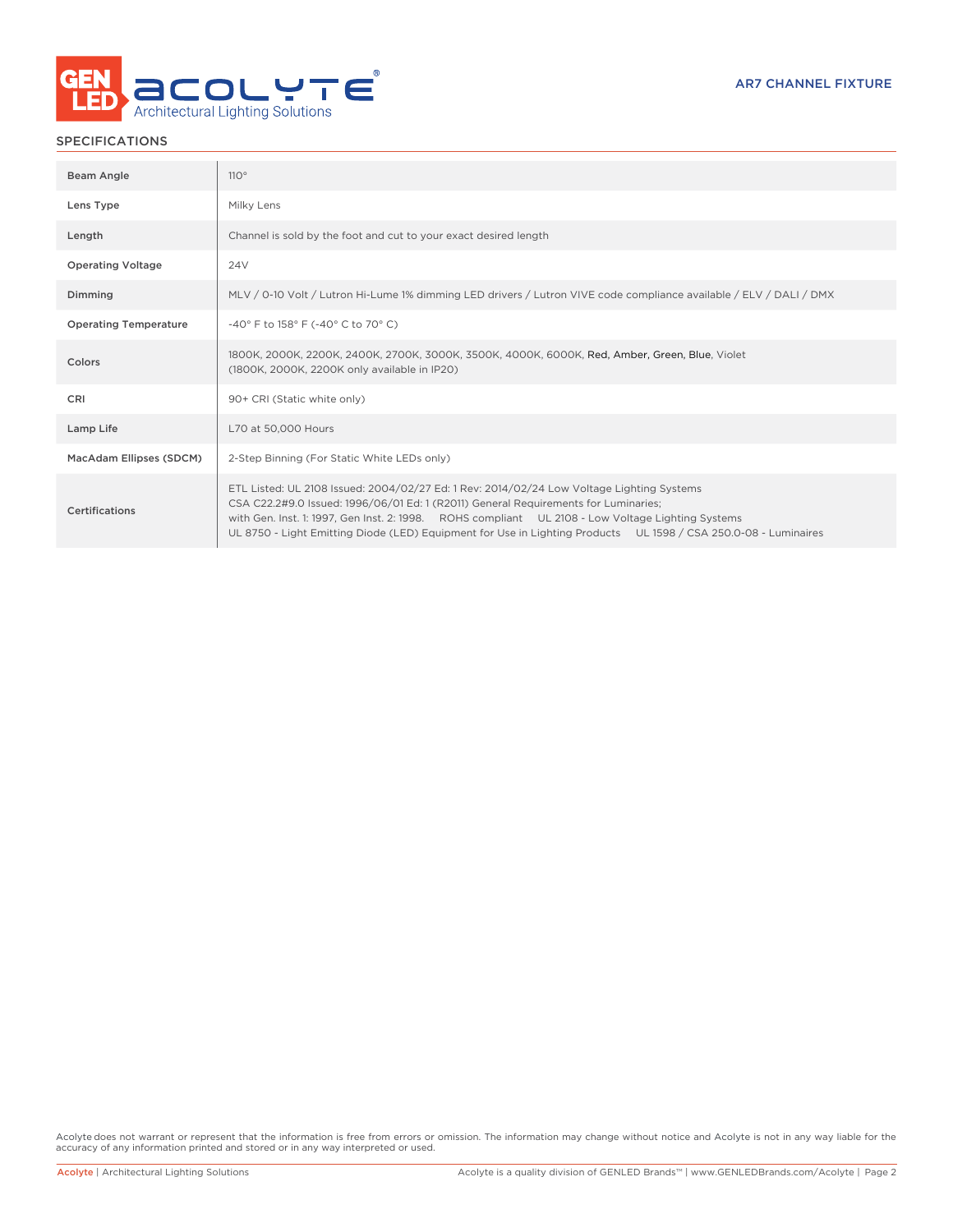

### ORDERING GUIDE

# **STEP 1 Complete Channel Part Number**

| <b>CHANNEL</b>                     | LENS           | <b>HOUSING COLOR</b>         |                   |
|------------------------------------|----------------|------------------------------|-------------------|
| CHAR7                              | M              |                              |                   |
| <b>CHAR7</b> - AR7 Channel Fixture | M - Milky Lens | <b>SV</b> - Silver (default) | <b>WH</b> - White |
|                                    |                | <b>BK</b> - Black            |                   |

Consult factory for custom colors



# **Complete RibbonLyte Part Number**

| CATEGORY                                               | CRI                                     | <b>RIBBON TYPE &amp; IP RATING</b> |                                  |                                                        |                                         |  |  |
|--------------------------------------------------------|-----------------------------------------|------------------------------------|----------------------------------|--------------------------------------------------------|-----------------------------------------|--|--|
| <b>RB</b>                                              |                                         |                                    |                                  |                                                        |                                         |  |  |
| RB - RibbonLyte                                        | <b>0</b> - Static Color, Color Changing |                                    | SWMC20 - Static White Micro IP20 | <b>SCMC20</b> - Static Color Micro IP20                |                                         |  |  |
|                                                        | 90 - 90+ CRI Static White               |                                    | SWMC65 - Static White Micro IP65 |                                                        | <b>SCMC65</b> - Static Color Micro IP65 |  |  |
|                                                        |                                         |                                    |                                  |                                                        |                                         |  |  |
| <b>WATTAGE</b>                                         |                                         |                                    | COLOR                            |                                                        |                                         |  |  |
|                                                        |                                         |                                    |                                  |                                                        |                                         |  |  |
| 1.0 - 1.0 W/ft (3.3 W/m - Static White, Static Color)  |                                         |                                    | 18 - 1800K                       | R - Red                                                |                                         |  |  |
| 3.0 - 3.0 W/ft (9.8 W/m - Static White, Static Color)  |                                         |                                    | $20 - 2000K$                     | A - Amber                                              |                                         |  |  |
| 4.5 - 4.5 W/ft (14.8 W/m - Static White, Static Color) |                                         |                                    | 22 - 2200K                       | G - Green                                              |                                         |  |  |
|                                                        |                                         |                                    | 24 - 2400K                       | $B - Blue$                                             |                                         |  |  |
|                                                        |                                         |                                    | 27 - 2700K                       | V - Violet<br>Z - Undecided**                          |                                         |  |  |
|                                                        |                                         |                                    | 30 - 3000K                       |                                                        |                                         |  |  |
|                                                        |                                         |                                    | 35 - 3500K                       | ** For quotes only. Must be chosen before final order. |                                         |  |  |
| NOTE: To ensure waterproofing standards are met, IP65  |                                         |                                    | 40 - 4000K                       |                                                        |                                         |  |  |
| RibbonLyte can NOT be cut in the field.                |                                         |                                    | 60 - 6000K                       |                                                        |                                         |  |  |
|                                                        |                                         |                                    |                                  |                                                        |                                         |  |  |

| <b>CONNECTION OPTIONS</b> (See diagrams on the right)                    | Custom Length (ft.) | 1. (Default)                                           |                                        |
|--------------------------------------------------------------------------|---------------------|--------------------------------------------------------|----------------------------------------|
|                                                                          |                     |                                                        | d ol                                   |
| 1 - Back Feed Bare Wire Connection<br>4 - Daisy Chain With IP67 Couplers |                     |                                                        | Wire Length:                           |
| 2 - End Feed with IP67 Male Coupler                                      |                     | Wire Length:<br>Standard 12 in. / Custom up to 20 feet | Standard 12 in. / Custom up to 20 feet |
| 3 - Soldered Daisy Chain                                                 |                     | 3.                                                     | 4.                                     |
|                                                                          |                     |                                                        |                                        |





Wire Length: Standard 3 in. / Custom up to 18 in.

# **STEP 3 Complete Assembly Option & Length**

ASSEMBLY OPTION LENGTH (Standard factory assembled length up to 78 in. / 2 m)

FI - Field Assembly

FA - Factory Assembly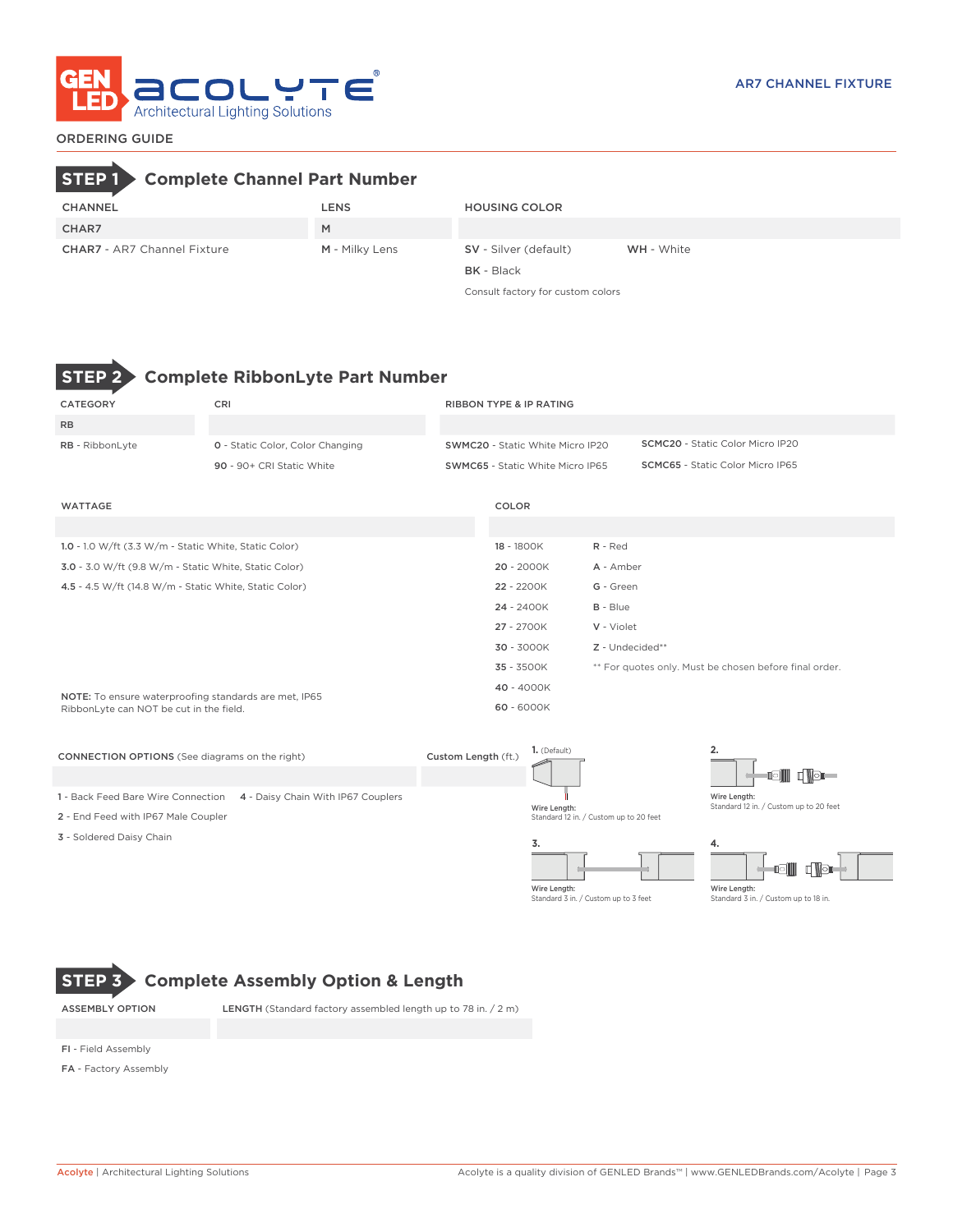

## RIBBONLYTE SPECIFICATIONS & COMPATIBILITY

| <b>Available Wattages</b>    | <b>Cuttable Length</b>   | <b>LED Pitch</b>           |                                         |                |                           | Im/W<br>without Lens | <b>Delivered Lumens</b><br>with Milky Lens | Max<br>Length            | Compatible<br>with Channel |  |       |    |                          |
|------------------------------|--------------------------|----------------------------|-----------------------------------------|----------------|---------------------------|----------------------|--------------------------------------------|--------------------------|----------------------------|--|-------|----|--------------------------|
|                              |                          |                            |                                         |                |                           |                      | <b>IP20</b>                                | <b>IP65</b>              |                            |  |       |    |                          |
|                              |                          |                            | 2400K                                   | 79             | 49.8 lm/ft (163.3 lm/m)   |                      |                                            |                          |                            |  |       |    |                          |
|                              |                          |                            | 2700K                                   | 90             | 56.7 m/ft (186 lm/m)      |                      |                                            |                          |                            |  |       |    |                          |
|                              |                          |                            | 3000K                                   | 94             | 59.2 lm/ft (194 lm/m)     |                      |                                            |                          |                            |  |       |    |                          |
| 1.0<br><b>Static White</b>   |                          |                            | 3500K                                   | 98             | 61.7 lm/ft (202.5 lm/m)   |                      |                                            |                          |                            |  |       |    |                          |
| Micro                        |                          |                            | 4000K                                   | 97             | 61.1 lm/ft (200.5 lm/m)   |                      |                                            |                          |                            |  |       |    |                          |
| &                            | 1.97 in.<br>$(50$ mm $)$ | 43 LEDs/ft<br>(140 LEDs/m) | 6000K                                   | 93             | 58.6 lm/ft (192.2 lm/m)   | 28 ft (8.5 m)        | $\checkmark$                               |                          |                            |  |       |    |                          |
| 1.0<br><b>Static Color</b>   |                          |                            | Red                                     | 27             | 16.8 lm/ft (55.0 lm/m)    |                      |                                            |                          |                            |  |       |    |                          |
| Micro                        |                          |                            | Green                                   | 78             | 49.2 lm/ft (161.3 lm/m)   |                      |                                            |                          |                            |  |       |    |                          |
|                              |                          |                            | Blue                                    | 17             | 10.6 lm/ft (34.9 lm/m)    |                      |                                            |                          |                            |  |       |    |                          |
|                              |                          |                            | Amber                                   | 19             | 11.8 lm/ft (38.8 lm/m)    |                      |                                            |                          |                            |  |       |    |                          |
|                              |                          |                            | Violet                                  | $\mathbf{1}$   | 0.3 lm/ft (1.0 lm/m)      |                      |                                            |                          |                            |  |       |    |                          |
|                              |                          | 43 LEDs/ft<br>(140 LEDs/m) | 2400K                                   | 79             | 149.3 lm/ft (489.7 lm/m)  |                      |                                            |                          |                            |  |       |    |                          |
|                              |                          |                            | 2700K                                   | 90             | 170.1 lm/ft (557.9 lm/m)  |                      |                                            |                          |                            |  |       |    |                          |
|                              | 1.97 in.<br>$(50$ mm $)$ |                            | 3000K<br>94<br>177.7 lm/ft (582.7 lm/m) |                |                           |                      |                                            |                          |                            |  |       |    |                          |
| 3.0                          |                          |                            | 3500K                                   | 98             | 185.2 lm/ft (607.5 lm/m)  |                      |                                            |                          |                            |  |       |    |                          |
| <b>Static White</b><br>Micro |                          |                            |                                         |                |                           | 4000K                | 97                                         | 183.3 lm/ft (601.3 lm/m) |                            |  |       |    |                          |
| &                            |                          |                            |                                         |                |                           |                      |                                            |                          |                            |  | 6000K | 93 | 175.8 lm/ft (576.5 lm/m) |
| 3.0<br><b>Static Color</b>   |                          |                            | Red                                     | 27             | 50.3 lm/ft (164.9 lm/m)   |                      |                                            |                          |                            |  |       |    |                          |
| Micro                        |                          |                            | Green                                   | 78             | 147.5 lm/ft (483.9 lm/m)  |                      |                                            |                          |                            |  |       |    |                          |
|                              |                          |                            | Blue                                    | 17             | 31.9 lm/ft (104.6 lm/m)   |                      |                                            |                          |                            |  |       |    |                          |
|                              |                          |                            | Amber                                   | 19             | 35.5 lm/ft (116.4 lm/m)   |                      |                                            |                          |                            |  |       |    |                          |
|                              |                          |                            | Violet                                  | $\overline{1}$ | 0.9 lm/ft (2.9529lm/m)    |                      |                                            |                          |                            |  |       |    |                          |
|                              |                          |                            | 2400K                                   | 80             | 223.5 lm/ft (733.2 lm/m)  |                      |                                            |                          |                            |  |       |    |                          |
|                              |                          |                            | 2700K                                   | 88             | 247.8 lm/ft (812.7 lm/m)  |                      |                                            | ✓                        |                            |  |       |    |                          |
|                              |                          |                            | 3000K                                   | 93             | 259.8 lm/ft (852.2 lm/m)  |                      |                                            |                          |                            |  |       |    |                          |
| 4.5                          |                          |                            | 3500K                                   | 87             | 244.7 lm/ft (802.6 lm/m)  |                      |                                            |                          |                            |  |       |    |                          |
| <b>Static White</b><br>Micro |                          |                            | 4000K                                   | 97             | 268.2 lm/ft (879.7 lm/m)  |                      |                                            |                          |                            |  |       |    |                          |
| &                            | 1.97 in.<br>$(50$ mm $)$ | 43 LEDs/ft<br>(140 LEDs/m) | 6000K                                   | 94             | 263.1 lm/ft (862.9 lm/m)  | 28 ft (8.5 m)        | $\checkmark$                               |                          |                            |  |       |    |                          |
| 4.5<br><b>Static Color</b>   |                          |                            | Red                                     | 26             | 73.5 lm/ft (241.1 lm/m)   |                      |                                            |                          |                            |  |       |    |                          |
| Micro                        |                          |                            | Green                                   | 83             | 243.8 lm/ft (799.9 lm/m)  |                      |                                            |                          |                            |  |       |    |                          |
|                              |                          |                            | <b>Blue</b>                             | 17             | 52.8 lm/ft (173.2 lm/m)   |                      |                                            |                          |                            |  |       |    |                          |
|                              |                          |                            | Amber                                   | 17             | 51.7 lm/ft (169.6 lm/m)   |                      |                                            |                          |                            |  |       |    |                          |
|                              |                          |                            | Violet                                  | $\mathbf{1}$   | 1.4 $Im/ft$ (4.5 $Im/m$ ) |                      |                                            |                          |                            |  |       |    |                          |

## DIODE VISIBILITY CHART (Data below applies to installations with Milky lens only)

| No Visible Diode = $N$                                  |                     | With Visible Diode = Y          |  |  |  |  |  |  |  |  |
|---------------------------------------------------------|---------------------|---------------------------------|--|--|--|--|--|--|--|--|
| <b>Static White &amp; Static Color Micro RibbonLyte</b> |                     |                                 |  |  |  |  |  |  |  |  |
| 1.0                                                     | 3.0                 | 4.5                             |  |  |  |  |  |  |  |  |
| IP <sub>20</sub><br><b>IP65</b>                         | IP20<br><b>IP65</b> | IP <sub>20</sub><br><b>IP65</b> |  |  |  |  |  |  |  |  |

**N N N**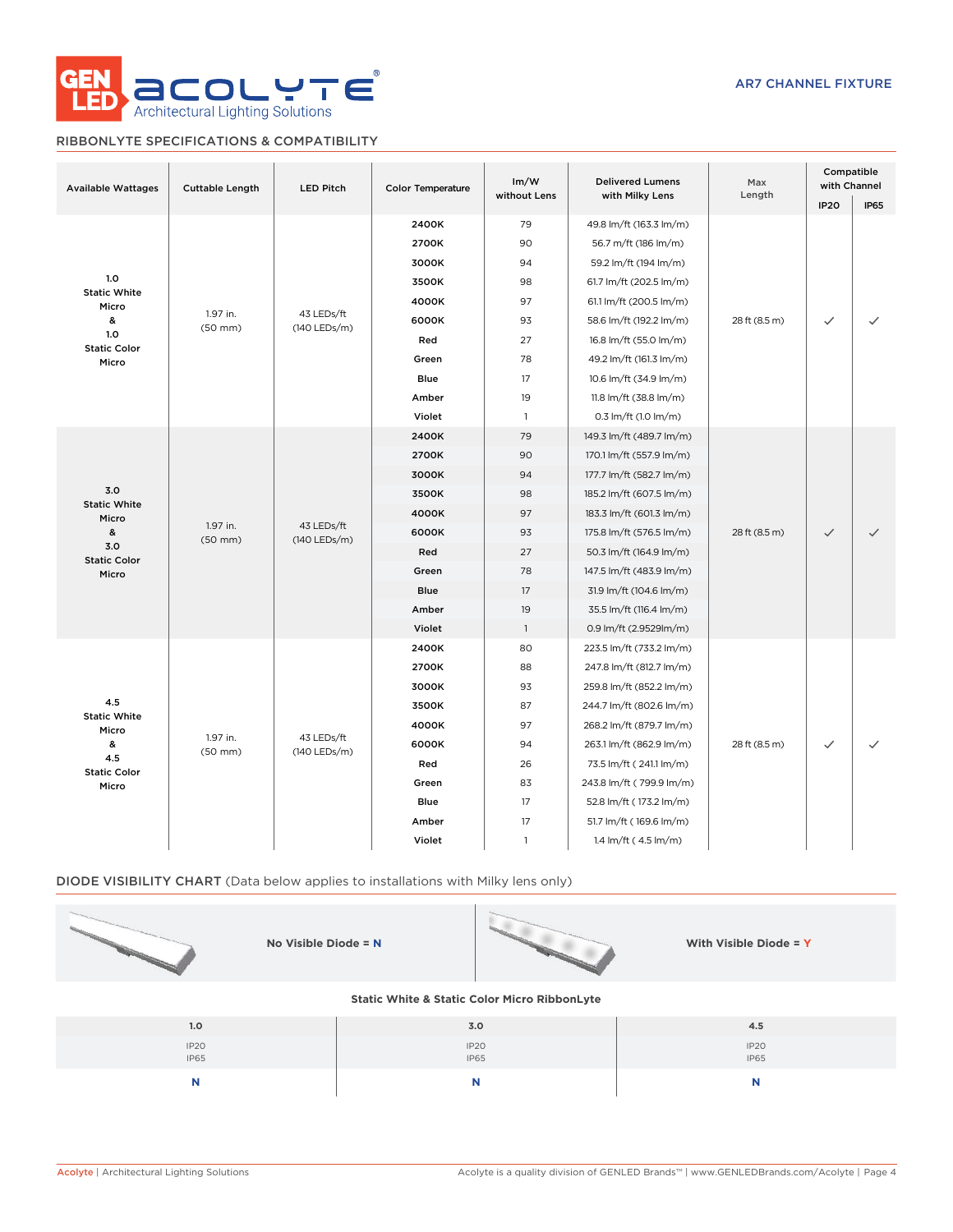

### AVAILABLE DRIVERS

#### NON-DIMMING ELECTRONIC DRIVERS LUTRON HI-LUME DRIVERS



30W, 60W, 96W Non-Dimming Electronic Class 2 Drivers

Part No.: • DRVW2430 (30 Watt) • DRVW2460 (60 Watt)

• DRVW2496 (96 Watt)

Output Voltage: 24 V Voltage Range: 120-277 VAC IP Rating: Dry or Damp UL Listed





60W, 96W, 150W, 300W ELV/MLV Dimmable Drivers

Part No.:

- DRVW2460ELVMLV (60 Watt)
- DRVW2496ELVMLV (96 Watt)
- DRVW24150ELVMLV (150 Watt)
- DRVW24300ELVMLV (300 Watt)

Line Voltage Dimmable Drivers Output Voltage: 24 V Voltage Range: 100-277 VAC IP Rating: IP67 Dimmable UL, CE, and CSA Listed



240W, 320W Non-Dimming Electronic Drivers

Part No.: • DRVW24240 (240 Watt) • DRVW24320 (320 Watt)

Output Voltage: 24 V Voltage Range: 90-305 VAC IP Rating: Dry or Damp UL Recognized



40W Lutron Hi-Lume 1% Dimming Class 2 Drivers

Part No.: • DRVLUT24403W (40 Watt, 3-wire) • DRVLUT24402W (40 Watt, 2-wire)

Output Voltage: 24 V Voltage Range: 120-277 VAC (3-wire model) or 120V (2-wire model) IP Rating: Dry or Damp Dimmable using 2-wire forward phase, 3-wire+G or digital EcoSystem UL Listed



#### LUTRON Skylark Contour Dimmer

Part No.: TRIDIMSKY Width: 2.94 in (75 mm) Length: 4.69 in (120 mm) Depth: 0.30 in (7.6 mm)

- Single pole and 3-way versions
- Compatible with Acolyte MLV drivers
- Slide adjusts brightness and On/Off control
- 30 mA max control current
- Available in white finish



#### LUTRON NOVA-T Dimmer

Part No.: TRIDIMNOVA Width: 2.75 in (70 mm) Length: 4.56 in (116 mm) Depth: 0.30 in (7.6 mm)

- Slide adjusts brightness and On/Off control
- 30 mA max control current
- Available in white finish



#### LUTRON DIVA Dimmer

Part No.: TRIDIMDIVA (With Locator Light) TRIDIMDIVAL Width: 2.94 in (75 mm) Length: 4.69 in (120 mm) Depth: 0.30 in (7.6 mm)

- Large paddle switch with a captive linear-slide dimmer
- 30 mA max control current
- Available in white finish
- Available with locator light which glows green when the switch is off

Note: For more options, please reference the Optional Dimmer List on Acolyte product website page.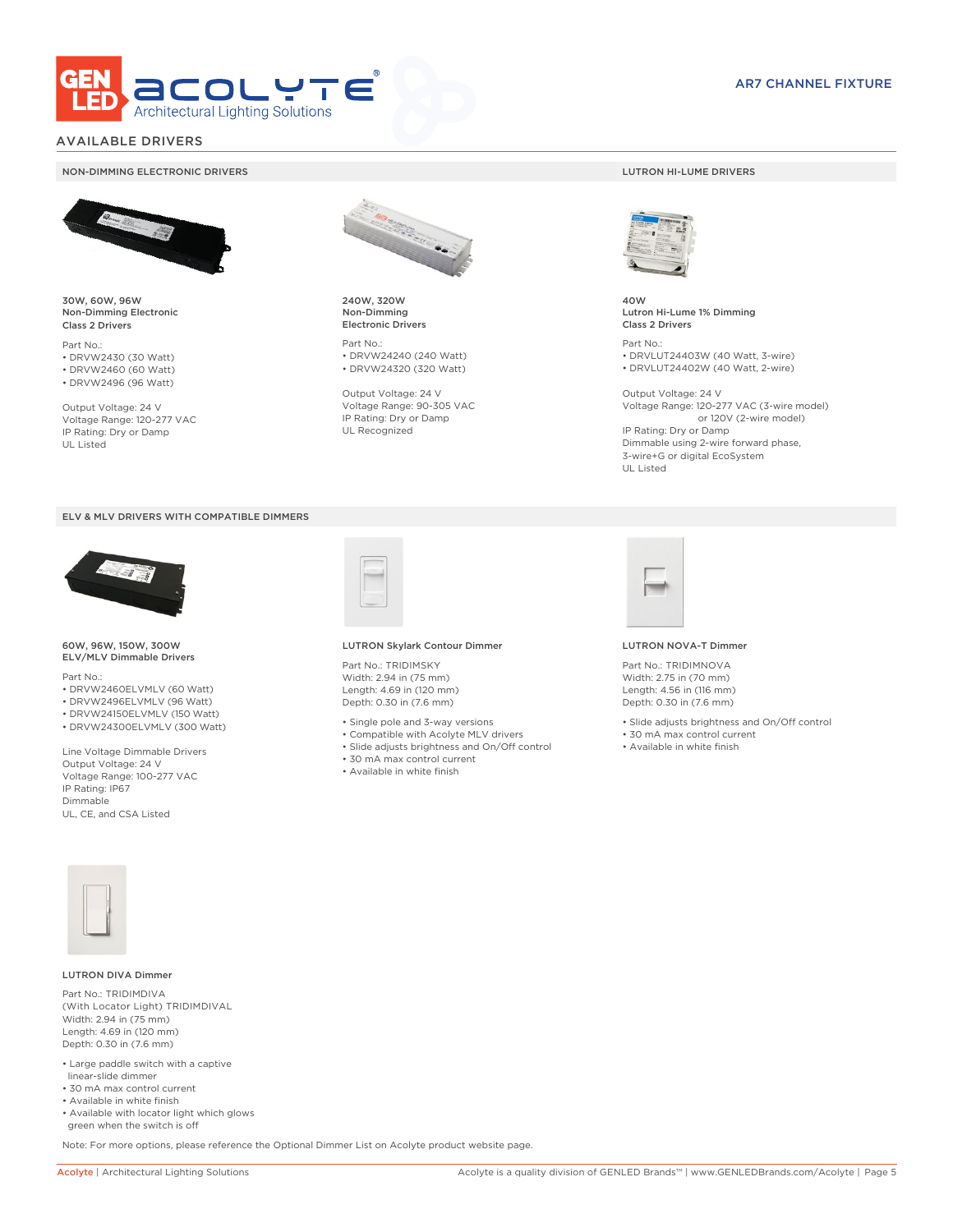

### AVAILABLE DRIVERS / CONTROLLERS AND DIMMING OPTIONS / WIRE GAUGE CHART

### 0-10V DRIVERS AND DIMMERS **DIMMING MODULE**



0-10V Dimmable Waterproof Drivers

96W Part No.: DRVW249610P 288W Part No.: DRVW2428810P Output Voltage: 24 V (+/- 0.5V) Voltage Range: 100-277 VAC Environmental Rating: UL Wet Location UL Listed



## LUTRON DIVA Dimmer

Part No.: LVDIMDIVA Width: 2.94 in (75 mm) Length: 4.69 in (120 mm) Depth: 0.30 in (7.6 mm)

- Compatible with 0-10 V Dimming Module
- Large paddle switch with a captive
- linear-slide dimmer
- 30 mA max control current • Available in white finish

### LUTRON NOVA-T Dimmer

Part No.: LVDIMNOVA Width: 2.75 in (70 mm) Length: 4.56 in (116 mm) Depth: 0.30 in (7.6 mm)

- Compatible with 0-10 V Dimming Module
- Slide adjusts brightness and On/Off control
- 30 mA max control current
- Available in white finish



#### Variable White Dimming Module

Part No.: VWDIMMOD

• 1 dimming module required per 30 ft (9.1 m) • This product is only compatible with Variable White RibbonLyte, not Variable White Amber or Variable White Red. Works with any 0-10V dimmers to provide CCT change with one dimmer and brightness change with the other.

Note: Max length before additional power is introduced

### DRIVER AND RIBBONLYTE AT FULL LOAD

| Wattages      |      | 30            |                | 60            |      | 96     |      | 150           |                | 200    |      | 240           |      | 300    |                | 320    |
|---------------|------|---------------|----------------|---------------|------|--------|------|---------------|----------------|--------|------|---------------|------|--------|----------------|--------|
| Wire<br>Gauge | Feet | <b>Meters</b> | Feet           | <b>Meters</b> | Feet | Meters | Feet | <b>Meters</b> | Feet           | Meters | Feet | <b>Meters</b> | Feet | Meters | Feet           | Meters |
|               |      |               |                |               |      |        |      |               |                |        |      |               |      |        |                |        |
| 24 AWG        | 14   | 4.27          | $\overline{9}$ | 2.74          | 5.5  | 1.68   | 3.75 | 1.14          | 2.75           | 0.84   | 2.25 | 0.69          | 1.75 | 0.53   | 1.75           | 0.53   |
| 22 AWG        | 22   | 6.71          | 14             | 4.27          | 9    | 2.74   | 5.75 | 1.75          | 4.5            | 1.37   | 3.5  | 1.07          | 2.75 | 0.84   | 2.75           | 0.84   |
| 20 AWG        | 35   | 10.67         | 23             | 7.01          | 14   | 4.27   | 9    | 2.74          | $\overline{7}$ | 2.13   | 5.75 | 1.75          | 4.5  | 1.37   | 4.25           | 1.30   |
| 18 AWG        | 56   | 17.07         | 37             | 11.28         | 23   | 7.01   | 15   | 4.57          | 11             | 3.35   | 9    | 2.74          | 7.5  | 2.29   | $\overline{7}$ | 2.13   |
| <b>16 AWG</b> | 90   | 27.44         | 60             | 18.29         | 37   | 11.28  | 24   | 7.32          | 18             | 5.49   | 15   | 4.57          | 12   | 3.66   | 11             | 3.35   |
| <b>14 AWG</b> | 142  | 43.29         | 95             | 28.96         | 59   | 17.99  | 38   | 11.59         | 28             | 8.54   | 23   | 7.01          | 19   | 5.79   | 17             | 5.18   |
| 12 AWG        | 226  | 68.90         | 151            | 46.04         | 94   | 28.66  | 60   | 18.29         | 45             | 13.72  | 37   | 11.28         | 30   | 9.15   | 28             | 8.54   |
| <b>10 AWG</b> | 360  | 109.76        | 240            | 73.17         | 150  | 45.73  | 96   | 29.27         | 72             | 21.95  | 60   | 18.29         | 48   | 14.63  | 45             | 13.72  |
| 8 AWG         | 574  | 175.00        | 381            | 116.16        | 239  | 72.87  | 153  | 46.65         | 115            | 35.06  | 95   | 28.96         | 76   | 23.17  | 71             | 21.65  |